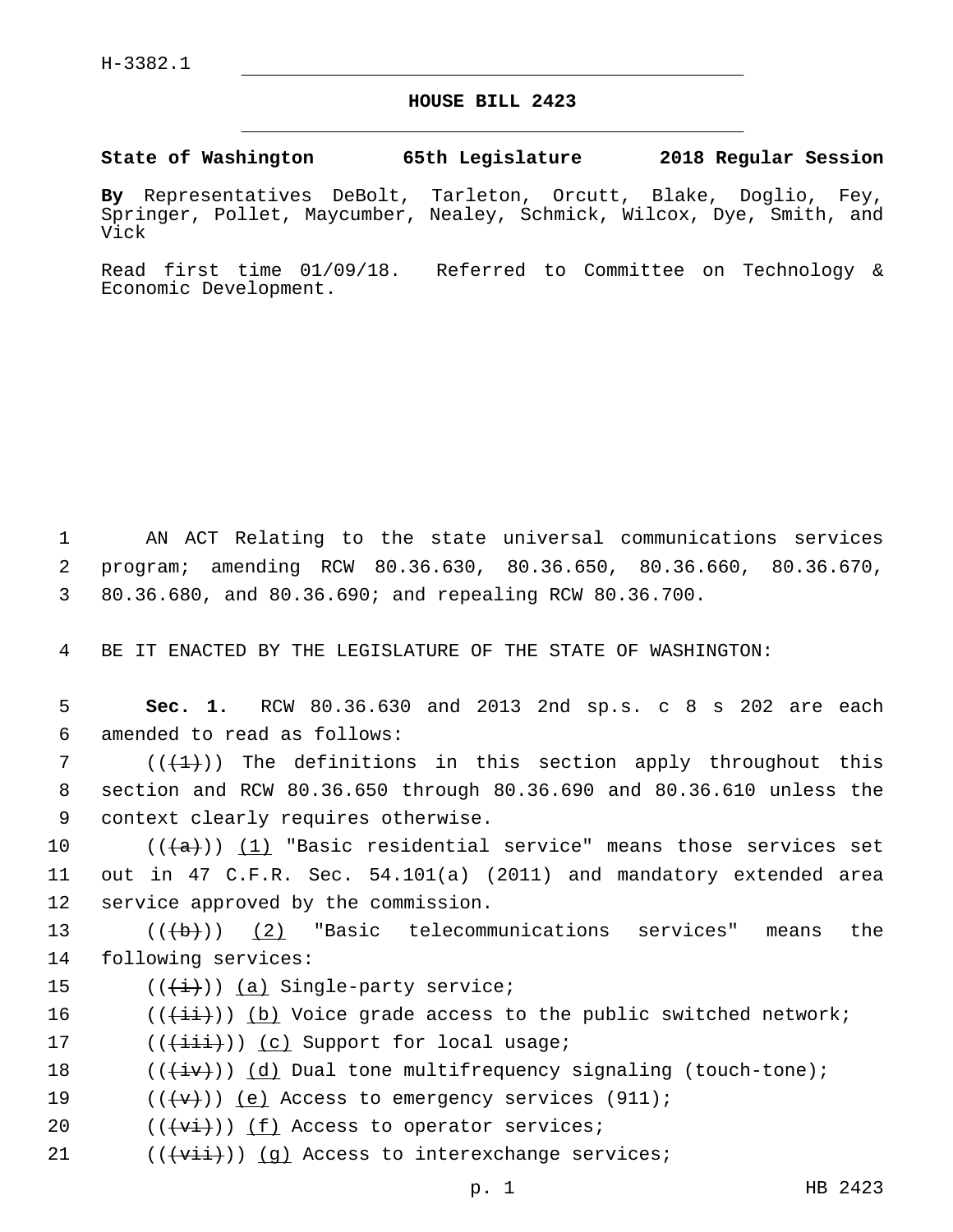1 (((+viii))) (h) Access to directory assistance; and

2  $((\overleftrightarrow{ix}))$   $(i)$  Toll limitation services.

 ( $(\text{+e})$ ) (3) "Communications provider" means a provider of communications services that assigns a working telephone number to a final consumer for intrastate wireline or wireless communications services or interconnected voice over internet protocol service, and 7 includes local exchange carriers.

8  $((+d))$   $(4)$  "Communications services" includes telecommunications 9 services and information services and any combination thereof.

10  $((+e))$   $(5)$  "Incumbent local exchange carrier" has the same 11 meaning as set forth in 47 U.S.C. Sec. 251(h).

 $((\text{+f-}))(6)$  "Incumbent public network" means the network established by incumbent local exchange carriers for the delivery of communications services to customers that is used by communications providers for origination or termination of communications services 16 by or to customers.

17 (((g)) (7) "Interconnected voice over internet protocol service" 18 means an interconnected voice over internet protocol service that: 19 (a)  $((\{\overrightarrow{+i}\})$ ) Enables real-time, two-way voice communications; (b) 20  $((\{\overrightarrow{\{\pm1}}\})$  requires a broadband connection from the user's location; 21 (c) (( $\{\frac{1}{i}$ ii)) requires internet protocol-compatible customer 22 premises equipment; and (d)  $((\{\text{div}\})$ ) permits users generally to 23 receive calls that originate on the public network and to terminate 24 calls to the public network.

 $25$  (( $\frac{h}{h}$ )) (8) "Program" means the state universal communications 26 services program created in RCW 80.36.650.

27 ( $(\frac{1}{i})$ ) (9) "Telecommunications" has the same meaning as defined 28 in 47 U.S.C. Sec. 153(43).

29  $((\{\dagger\})$  (10) "Telecommunications act of 1996" means the 30 telecommunications act of 1996 (P.L. 104-104, 110 Stat. 56).

 $((\{k\})$  (11) "Working telephone number" means a north American numbering plan telephone number, or successor dialing protocol, that is developed for use in placing calls to or from the public network, 34 that enables a consumer to make or receive calls.

35  $((2)$  This section expires July 1, 2020.)

36 **Sec. 2.** RCW 80.36.650 and 2016 c 145 s 1 are each amended to read as follows:37

38 (1) A state universal communications services program is 39 established. The program is established to protect public safety and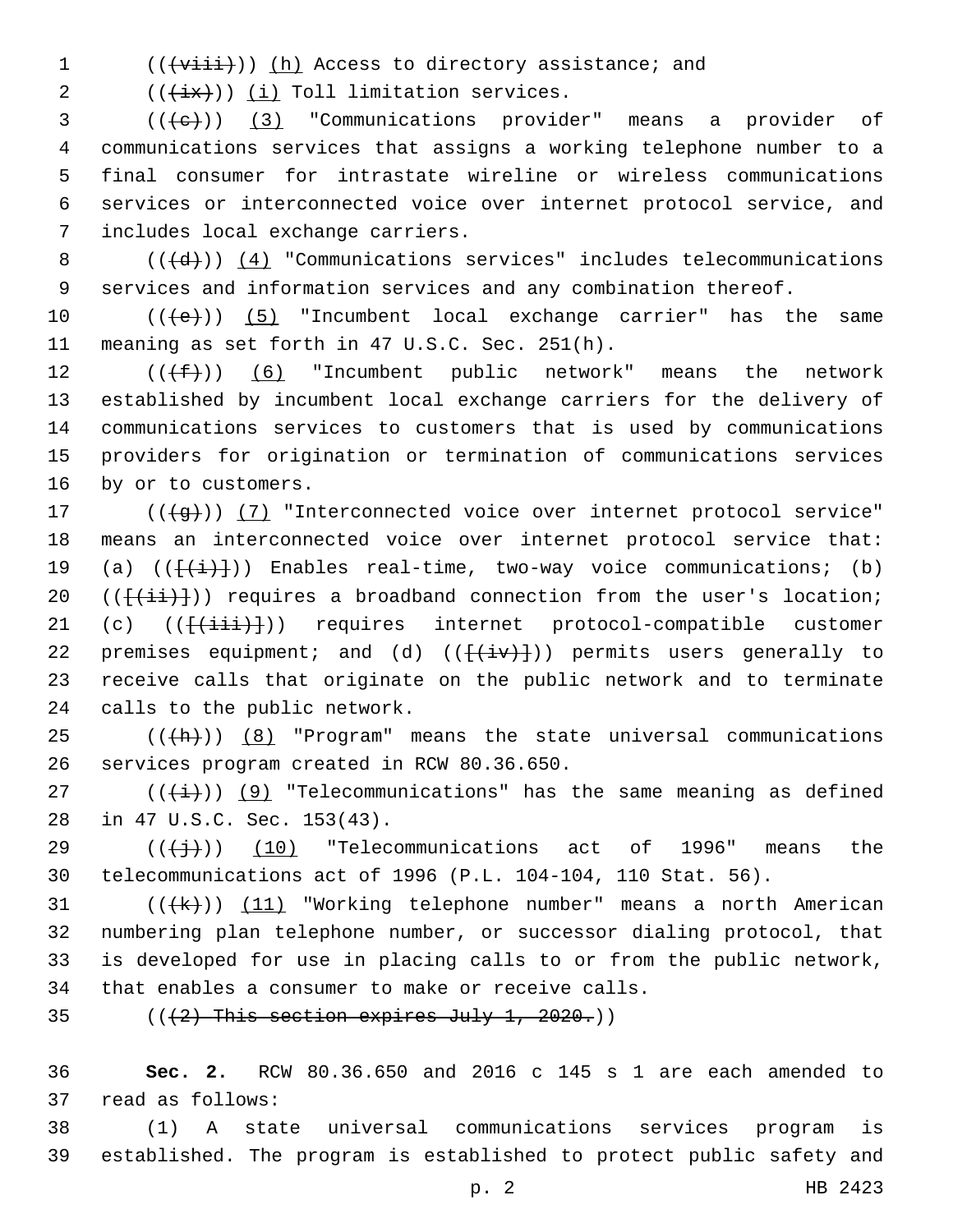welfare under the authority of the state to regulate telecommunications under Article XII, section 19 of the state Constitution. The purpose of the program is to support continued provision of basic telecommunications services under rates, terms, 5 and conditions established by the commission ((during the time over which incumbent communications providers in the state are adapting to changes in federal universal service fund and intercarrier compensation support)) and the provision, enhancement, and maintenance of broadband services, recognizing that the incumbent public network functions to provide all communications services 11 including, but not limited to, voice and broadband services.

 (2) Under the program, eligible communications providers may receive distributions from the universal communications services account created in RCW 80.36.690 in exchange for the affirmative 15 agreement to provide continued telecommunications services under the rates, terms, and conditions established by the commission under this 17 chapter and broadband services for the period covered by the distribution. The commission must implement and administer the program under terms and conditions established in RCW 80.36.630 through 80.36.690. Expenditures for the program may not exceed five million dollars per fiscal year; provided, however, that if less than five million dollars is expended in any fiscal year, the unexpended portion must be carried over to subsequent fiscal years and, unless fully expended, must be available for program expenditures in such subsequent fiscal years in addition to the five million dollars allotted for each of those subsequent fiscal years.

 (3) A communications provider is eligible to receive distributions from the account if:

 (a) The communications provider is: (i) An incumbent local exchange carrier serving fewer than forty thousand access lines in the state; or (ii) a radio communications service company providing wireless two-way voice communications service and broadband services to less than the equivalent of forty thousand access lines in the state. For purposes of determining the access line threshold in this 35 subsection, the access lines or equivalents of all wireline affiliates must be counted as a single threshold, if the lines or 37 equivalents are located in Washington;

 (b) The ((customers of the communications provider are at risk of rate instability or service interruptions or cessations absent a distribution to the provider that will allow the provider to maintain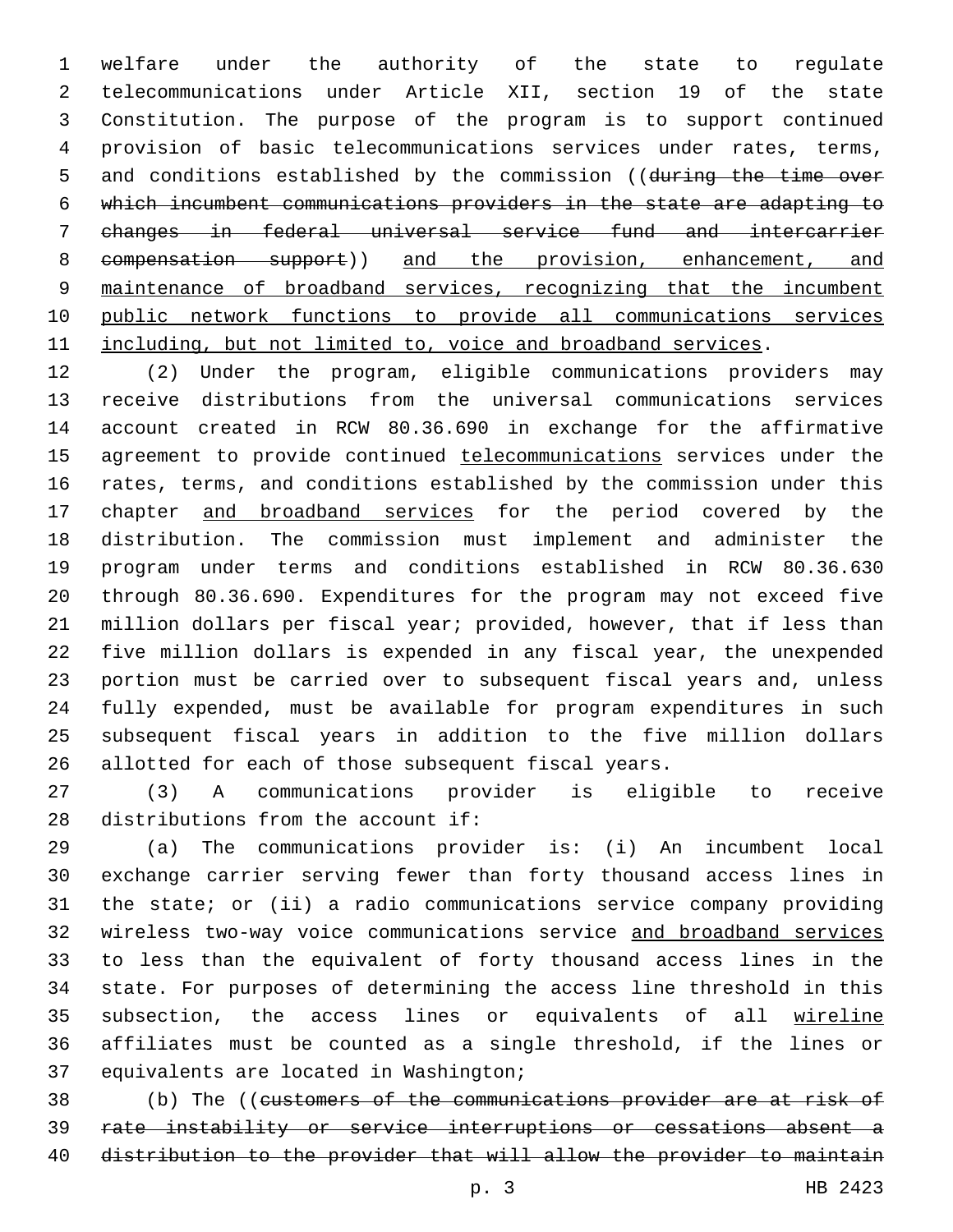rates reasonably close to the benchmark)) communications provider has adopted a plan to provide, enhance, or maintain broadband service in 3 its service area; and

 (c) The communications provider meets any other requirements established by the commission pertaining to the provision of communications services, including basic telecommunications services.

 (4)(a) Distributions to eligible communications providers are 8 based on a ((benchmark established by the commission. The benchmark is the rate the commission determines to be a reasonable amount 10 customers should pay for basic residential service provided over the incumbent public network. However, if an incumbent local exchange 12 carrier is charging rates above the benchmark for the basic residential service, that provider may not seek distributions from 14 the fund for the purpose of reducing those rates to the benchmark)) formula that includes the loss of revenues from at least the following sources: The amount the provider received in 2012 from the former traditional universal service fund established in commission docket U-85-23, et. al., and administered by the Washington exchange 19 carrier association; plus the cumulative reduction in support from the connect America fund incurred by the provider up through and 21 including the year for which program support is distributed to the provider; and plus reductions to federal high cost loop support and connect America broadband loop support resulting from application of the budget control mechanism of the federal communications 25 commission.

 (b) If the program does not have sufficient funds to fully fund 27 the distribution formula set out in (a) of this subsection, distributions must be reduced on a pro rata basis using the amounts calculated for that year's program support as the basis of the pro rata calculations.

 (c) To receive a distribution under the program, an eligible communications provider must affirmatively consent to continue providing communications services to its customers under rates, terms, and conditions established by the commission pursuant to this chapter for the period covered by the distribution.

 (5) The program is funded from amounts deposited by the legislature in the universal communications services account established in RCW 80.36.690. The commission must operate the program within amounts appropriated for this purpose and deposited in the 40 account.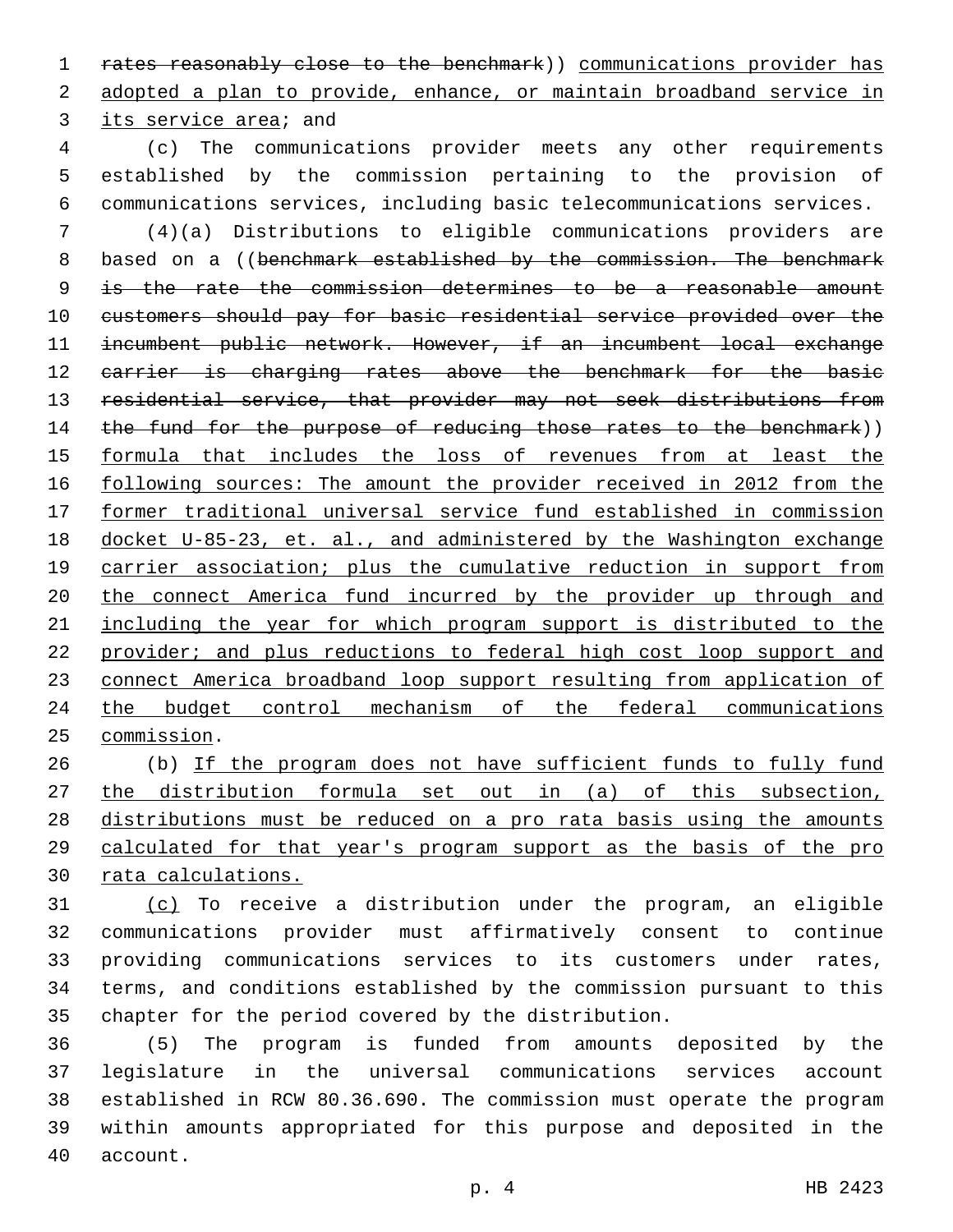(6) The commission must periodically review the accounts and records of any communications provider that receives distributions under the program to ensure compliance with the program and monitor 4 the providers' use of the funds.

 (( $\left(7\right)$  The commission must establish an advisory board, consisting of a reasonable balance of representatives from different types of communications providers and consumers, to advise the commission on 8 any rules and policies governing the operation of the program.

 (8) The program terminates on June 30, 2019, and no distributions 10 may be made after that date.

11  $(9)$  This section expires July 1, 2020.)

 **Sec. 3.** RCW 80.36.660 and 2013 2nd sp.s. c 8 s 204 are each 13 amended to read as follows:

 (( $\left(\frac{1}{1}\right)$ ) To implement the program, the commission must adopt rules 15 for the following purposes:

 $((+a))$   $(1)$  Operation of the program, including criteria for: Eligibility for distributions; use of the funds; identification of any reports or data that must be filed with the commission, including, but not limited to, how a communication provider used the 20 distributed funds; and the communications provider's infrastructure;

 (( $\left(\frac{b}{b}\right)$ ) (2) Operation of the universal communications services 22 account established in RCW 80.36.690; and

 $((\{e\})$  (3) Establishment of the ((benehmark)) formula used to 24 calculate distributions ( $\ell$  and

25 (d) Readoption, amendment, or repeal of any existing rules adopted pursuant to RCW 80.36.610 and 80.36.620 as necessary to be consistent with RCW 80.36.630 through 80.36.690 and 80.36.610.

28  $(2)$  This section expires July 1, 2020)).

 **Sec. 4.** RCW 80.36.670 and 2013 2nd sp.s. c 8 s 205 are each 30 amended to read as follows:

 (1) In addition to any other penalties prescribed by law, the commission may impose penalties for failure to make or delays in making or filing any reports required by the commission for administration of the program. In addition, the commission may recover amounts determined to have been improperly distributed under RCW 80.36.650. For the purposes of this section, the provisions of RCW 80.04.380 through 80.04.405, inclusive, apply to all companies